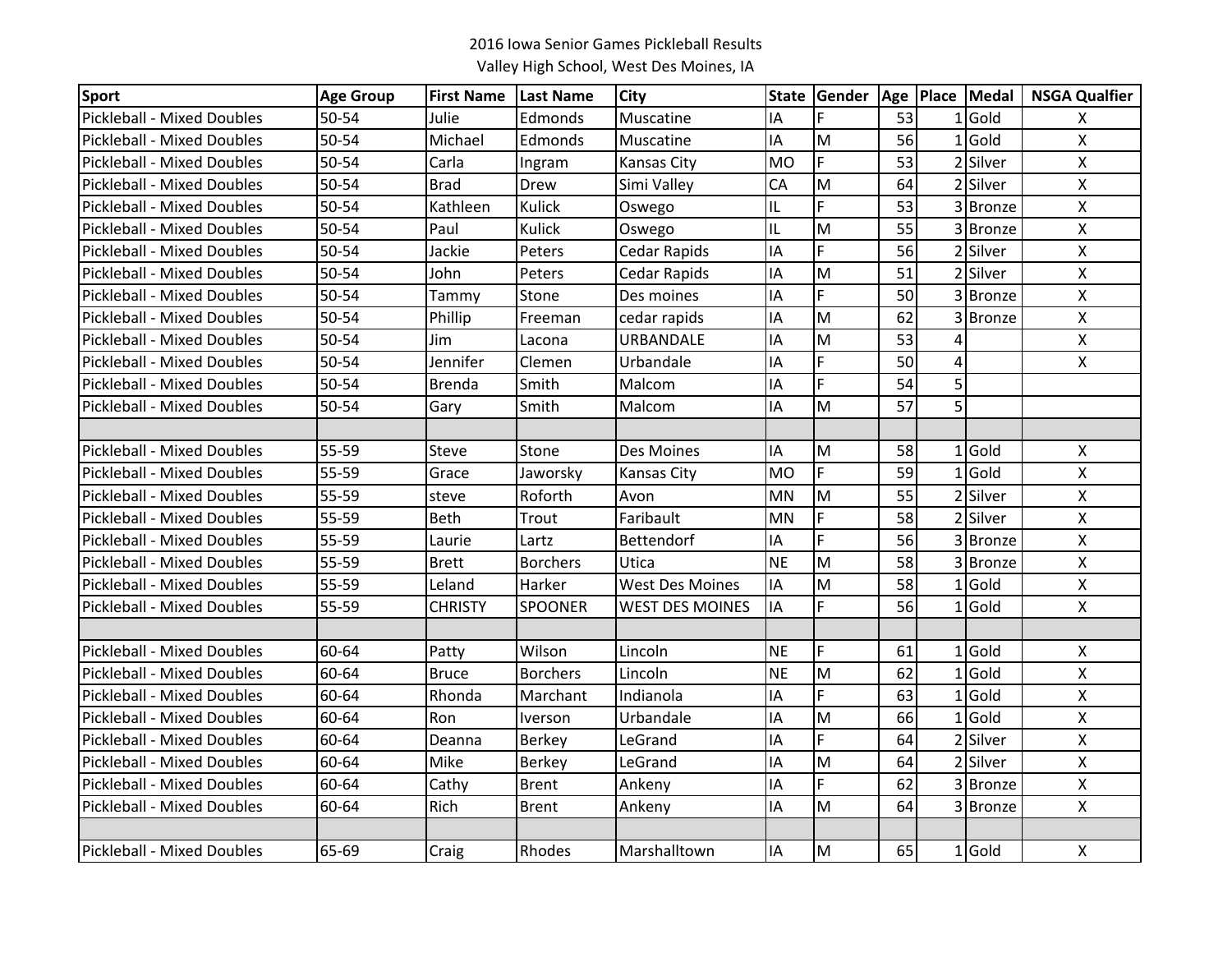| <b>Pickleball - Mixed Doubles</b> | 65-69        | Mary     | Foraker       | Coralville             | IA        | F           | 68 |                | $1$ Gold | $\pmb{\mathsf{X}}$        |
|-----------------------------------|--------------|----------|---------------|------------------------|-----------|-------------|----|----------------|----------|---------------------------|
| <b>Pickleball - Mixed Doubles</b> | 65-69        | Dale     | Thede         | Urbandale              | IΑ        | M           | 65 |                | 2 Silver | Χ                         |
| <b>Pickleball - Mixed Doubles</b> | 65-69        | Linda    | Richman       | Windsor Heights,       | IA        | F           | 68 |                | 2 Silver | $\pmb{\mathsf{X}}$        |
| <b>Pickleball - Mixed Doubles</b> | 65-69        | Cheryl   | Crawford      | <b>Windsor Heights</b> | IA        | F           | 68 |                | 3 Bronze | $\boldsymbol{\mathsf{X}}$ |
| <b>Pickleball - Mixed Doubles</b> | 65-69        | Dennis   | Kaven         | Ankeny                 | IΑ        | M           | 72 |                | 3 Bronze | $\pmb{\mathsf{X}}$        |
| <b>Pickleball - Mixed Doubles</b> | 65-69        | Sue      | Finn          | <b>Mason City</b>      | IΑ        | F           | 69 | 4              |          | Χ                         |
| <b>Pickleball - Mixed Doubles</b> | 65-69        | Mike     | Copple        | Norwalk                | IΑ        | M           | 69 | 4              |          | $\pmb{\mathsf{X}}$        |
| <b>Pickleball - Mixed Doubles</b> | 65-69        | Anna     | Straub        | Ft Myers               | FL        | F           | 69 | 5              |          |                           |
| Pickleball - Mixed Doubles        | 65-69        | Thomas   | Flaming       | Marion                 | ΙA        | M           | 74 | 5              |          |                           |
| <b>Pickleball - Mixed Doubles</b> | 65-69        | Gary     | Kostka        | mason City             | ΙA        | M           | 68 | 6              |          |                           |
| <b>Pickleball - Mixed Doubles</b> | 65-69        | Janet    | Kostka        | mason City             | IΑ        | F           | 65 | 6              |          |                           |
| <b>Pickleball - Mixed Doubles</b> | 65-69        | Teresa   | Dearing       | Fort madison           | IΑ        | F           | 67 | $\overline{7}$ |          |                           |
| <b>Pickleball - Mixed Doubles</b> | 65-69        | James    | Lemberger     | Wever                  | ΙA        | M           | 70 | $\overline{7}$ |          |                           |
|                                   |              |          |               |                        |           |             |    |                |          |                           |
| <b>Pickleball - Mixed Doubles</b> | 70-74        | Curt     | Goke          | <b>Eden Prairie</b>    | <b>MN</b> | M           | 71 |                | $1$ Gold | $\boldsymbol{\mathsf{X}}$ |
| <b>Pickleball - Mixed Doubles</b> | 70-74        | Jane     | Goke          | <b>Eden Prairie</b>    | <b>MN</b> | F           | 72 |                | $1$ Gold | $\pmb{\mathsf{X}}$        |
| <b>Pickleball - Mixed Doubles</b> | 70-74        | Debbie   | Thornton      | Des Moines             | ΙA        | F           | 70 |                | $1$ Gold | $\pmb{\mathsf{X}}$        |
| <b>Pickleball - Mixed Doubles</b> | 70-74        | Denny    | Bane          | Urbandale              | IΑ        | M           | 72 |                | $1$ Gold | $\pmb{\mathsf{X}}$        |
| <b>Pickleball - Mixed Doubles</b> | 70-74        | Donna    | Crookham      | Oskaloosa              | ΙA        | F           | 74 |                | 2 Silver | Χ                         |
| <b>Pickleball - Mixed Doubles</b> | 70-74        | robert   | smyth         | west des moines        | ΙA        | M           | 74 |                | 2 Silver | $\pmb{\mathsf{X}}$        |
| <b>Pickleball - Mixed Doubles</b> | 70-74        | Kathryn  | <b>Breese</b> | North Liberty          | ΙA        | F           | 71 | 4              |          | $\pmb{\mathsf{X}}$        |
| <b>Pickleball - Mixed Doubles</b> | 70-74        | Ron      | <b>Stiers</b> | Mesa                   | <b>AZ</b> | M           | 72 | 4              |          | $\pmb{\mathsf{X}}$        |
|                                   |              |          |               |                        |           |             |    |                |          |                           |
| <b>Pickleball - Mixed Doubles</b> | 75-79        | Helen    | Townsend      | Washta                 | IΑ        | F           | 76 |                | $1$ Gold | Χ                         |
| <b>Pickleball - Mixed Doubles</b> | 75-79        | Roy      | Townsend      | Washta                 | ΙA        | M           | 78 |                | $1$ Gold | $\pmb{\chi}$              |
| Pickleball - Mixed Doubles        | 75-79        | Roger    | Smith         | Dubuque                | ΙA        | M           | 76 |                | 2 Silver | $\pmb{\mathsf{X}}$        |
| <b>Pickleball - Mixed Doubles</b> | 75-79        | Sarah    | Smith         | Dubuque                | IΑ        | F           | 77 |                | 2 Silver | Χ                         |
| <b>Pickleball - Mixed Doubles</b> | 75-79        | Tom      | Puzak         | New Hope               | <b>MN</b> | M           | 76 |                | 3 Bronze | $\pmb{\mathsf{X}}$        |
| <b>Pickleball - Mixed Doubles</b> | 75-79        | Carol    | Linderman     | Clive                  | IΑ        | F           | 79 |                | 3 Bronze | $\pmb{\mathsf{X}}$        |
| <b>Pickleball - Mixed Doubles</b> | 75-79        | Nelson   | Midgorden     | Clive                  | ΙA        | M           | 79 |                | 3 Bronze | $\pmb{\mathsf{X}}$        |
| <b>Pickleball - Mixed Doubles</b> | 75-79        | Madeline | Midgorden     | Clive                  | IΑ        | M           | 79 |                | 3 Bronze | $\pmb{\mathsf{X}}$        |
|                                   |              |          |               |                        |           |             |    |                |          |                           |
| Pickleball - Women's Doubles      | 50-54 Female | Carla    | Ingram        | Kansas City            | <b>MO</b> | F           | 53 |                | $1$ Gold | X                         |
| Pickleball - Women's Doubles      | 50-54 Female | Grace    | Jaworsky      | Kansas City            | <b>MO</b> | $\mathsf F$ | 59 |                | $1$ Gold | $\pmb{\mathsf{X}}$        |
| Pickleball - Women's Doubles      | 50-54 Female | Julie    | Edmonds       | Muscatine              | IA        | F           | 53 |                | 2 Silver | $\pmb{\mathsf{X}}$        |
|                                   |              |          |               |                        |           |             |    |                |          |                           |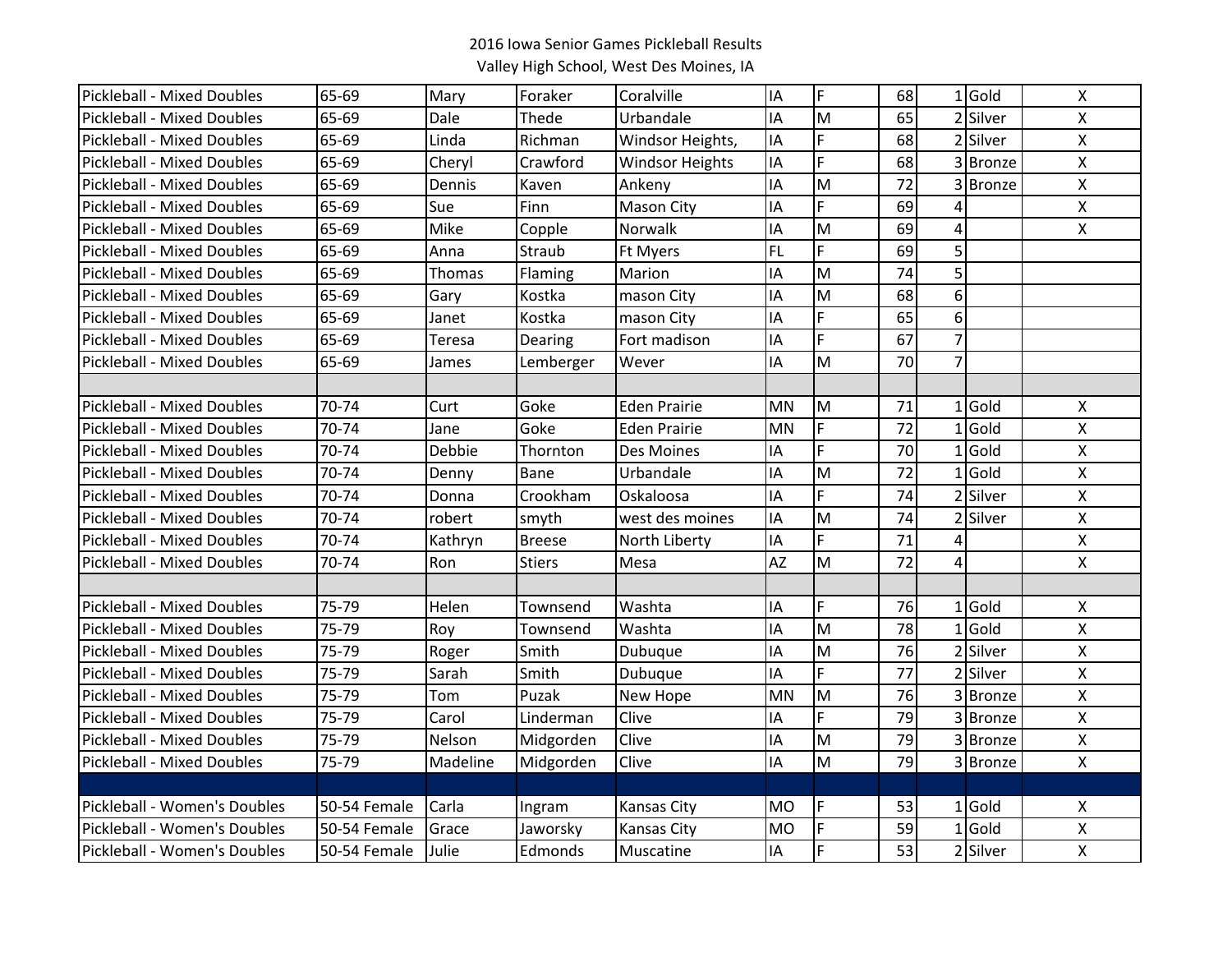| Pickleball - Women's Doubles | 50-54 Female | <b>Beth</b>    | Trout          | Faribault              | <b>MN</b> | F                                                                                     | 58 | 2 Silver | $\boldsymbol{\mathsf{X}}$ |
|------------------------------|--------------|----------------|----------------|------------------------|-----------|---------------------------------------------------------------------------------------|----|----------|---------------------------|
| Pickleball - Women's Doubles | 50-54 Female | Tammy          | Stone          | Des moines             | IA        | F                                                                                     | 50 | $1$ Gold | X                         |
| Pickleball - Women's Doubles | 50-54 Female | Jackie         | Peters         | <b>Cedar Rapids</b>    | ΙA        | F.                                                                                    | 56 | $1$ Gold | $\mathsf{X}$              |
| Pickleball - Women's Doubles | 50-54 Female | <b>Brenda</b>  | Smith          | Malcom                 | ΙA        | F.                                                                                    | 54 | 2 Silver | $\mathsf{X}$              |
| Pickleball - Women's Doubles | 50-54 Female | Kim            | <b>Hicks</b>   | Allerton               | IA        | F.                                                                                    | 50 | 2 Silver | $\mathsf{X}$              |
|                              |              |                |                |                        |           |                                                                                       |    |          |                           |
| Pickleball - Women's Doubles | 55-59 Female | <b>CHRISTY</b> | <b>SPOONER</b> | <b>WEST DES MOINES</b> | IA        | F.                                                                                    | 56 | $1$ Gold | $\boldsymbol{\mathsf{X}}$ |
| Pickleball - Women's Doubles | 55-59 Female | Janet          | Kostka         | mason City             | IA        | $\overline{F}$                                                                        | 65 | $1$ Gold | $\pmb{\times}$            |
| Pickleball - Women's Doubles | 55-59 Female | Laurie         | Lartz          | Bettendorf             | IA        | F.                                                                                    | 56 | 2 Silver | $\boldsymbol{\mathsf{X}}$ |
| Pickleball - Women's Doubles | 55-59 Female | Patty          | Wilson         | Lincoln                | <b>NE</b> | F.                                                                                    | 61 | 2 Silver | $\boldsymbol{\mathsf{X}}$ |
|                              |              |                |                |                        |           |                                                                                       |    |          |                           |
| Pickleball - Women's Doubles | 60-64 Female | Cathy          | <b>Brent</b>   | Ankeny                 | IA        | F                                                                                     | 62 | $1$ Gold | $\boldsymbol{\mathsf{X}}$ |
| Pickleball - Women's Doubles | 60-64 Female | Rhonda         | Marchant       | Indianola              | IA        | F.                                                                                    | 63 | $1$ Gold | $\mathsf{X}$              |
| Pickleball - Women's Doubles | 60-64 Female | Susan          | <b>Burton</b>  | Independence           | <b>MO</b> | $\overline{F}$                                                                        | 61 | 2 Silver | $\pmb{\times}$            |
| Pickleball - Women's Doubles | 60-64 Female | Susan          | Peters         | Independence           | <b>MO</b> | F                                                                                     | 63 | 2 Silver | $\pmb{\times}$            |
| Pickleball - Women's Doubles | 60-64 Female | Cathy          | Clark          | <b>MASON CITY</b>      | IA        | F                                                                                     | 64 | 2 Silver | $\pmb{\times}$            |
| Pickleball - Women's Doubles | 60-64 Female | Sue            | Finn           | <b>Mason City</b>      | IA        | F.                                                                                    | 69 | 2 Silver | $\mathsf{X}$              |
| Pickleball - Women's Doubles | 60-64 Female | Rita           | Leitzinger     | <b>Norwalk</b>         | IA        | F.                                                                                    | 61 | 3 Bronze | $\mathsf{X}$              |
| Pickleball - Women's Doubles | 60-64 Female | Rebecca        | Webb           | <b>Norwalk</b>         | IA        | F.                                                                                    | 65 | 3Bronze  | $\mathsf{X}$              |
|                              |              |                |                |                        |           |                                                                                       |    |          |                           |
| Pickleball - Women's Doubles | 65-69 Female | Cheryl         | Crawford       | <b>Windsor Heights</b> | IA        | F.                                                                                    | 68 | $1$ Gold | $\boldsymbol{\mathsf{X}}$ |
| Pickleball - Women's Doubles | 65-69 Female | Linda          | Richman        | Windsor Heights,       | IA        | $\overline{F}$                                                                        | 68 | $1$ Gold | $\boldsymbol{\mathsf{X}}$ |
| Pickleball - Women's Doubles | 65-69 Female | Anna           | Straub         | Ft Myers               | FL.       | $\overline{F}$                                                                        | 69 | 2 Silver | $\mathsf{X}$              |
| Pickleball - Women's Doubles | 75-79 Female | Sarah          | Smith          | Dubuque                | IA        | $\overline{F}$                                                                        | 77 | 2 Silver | $\boldsymbol{\mathsf{X}}$ |
|                              |              |                |                |                        |           |                                                                                       |    |          |                           |
| Pickleball - Women's Doubles | 70-74 Female | Debbie         | Thornton       | Des Moines             | IA        | F.                                                                                    | 70 | $1$ Gold | $\boldsymbol{\mathsf{X}}$ |
| Pickleball - Women's Doubles | 70-74 Female | Donna          | Crookham       | Oskaloosa              | ΙA        | F.                                                                                    | 74 | $1$ Gold | $\mathsf{X}$              |
| Pickleball - Women's Doubles | 70-74 Female | Kathryn        | <b>Breese</b>  | North Liberty          | IA        | F                                                                                     | 71 | 2 Silver | $\mathsf{X}$              |
| Pickleball - Women's Doubles | 70-74 Female | Jane           | Goke           | <b>Eden Prairie</b>    | <b>MN</b> | F                                                                                     | 72 | 2 Silver | $\mathsf{X}$              |
| Pickleball - Women's Doubles | 70-74 Female | Gerri          | Lyon           | <b>West Des Moines</b> | IA        | $\overline{F}$                                                                        | 71 | 2 Silver | $\pmb{\times}$            |
| Pickleball - Women's Doubles | 70-74 Female | Phyllis        | Weeda          | Des Moines             | IA        | F.                                                                                    | 72 | 2 Silver | $\mathsf{X}$              |
|                              |              |                |                |                        |           |                                                                                       |    |          |                           |
| Pickleball - Women's Doubles | 75-79 Female | Carol          | Linderman      | Clive                  | I٨        | F                                                                                     | 79 | $1$ Gold | X                         |
| Pickleball - Women's Doubles | 75-79 Male   | Madeline       | Midgorden      | Clive                  | IA        | $\mathsf{M}% _{T}=\mathsf{M}_{T}\!\left( a,b\right) ,\ \mathsf{M}_{T}=\mathsf{M}_{T}$ | 79 | $1$ Gold | $\pmb{\mathsf{X}}$        |
|                              |              |                |                |                        |           |                                                                                       |    |          |                           |
|                              |              |                |                |                        |           |                                                                                       |    |          |                           |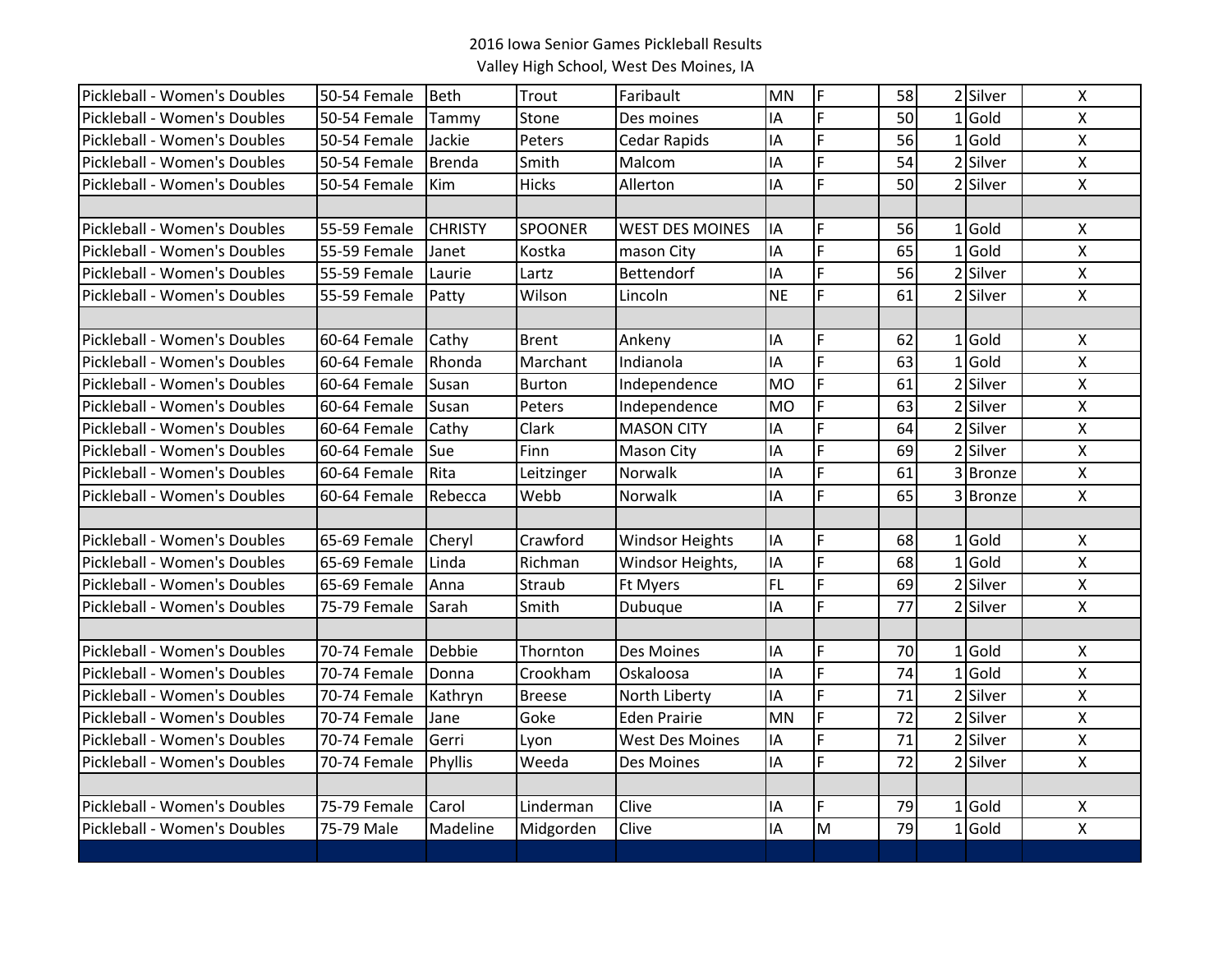| Pickleball - Men's Doubles | 50-54 Male | Jim          | Lacona          | <b>URBANDALE</b>       | IA        | M | 53 |                | $1$ Gold      | $\boldsymbol{\mathsf{X}}$ |
|----------------------------|------------|--------------|-----------------|------------------------|-----------|---|----|----------------|---------------|---------------------------|
| Pickleball - Men's Doubles | 50-54 Male | jim          | Cobb            | de soto                | ΙA        | M | 60 |                | $1$ Gold      | X                         |
| Pickleball - Men's Doubles | 50-54 Male | John         | Peters          | Cedar Rapids           | IA        | M | 51 |                | 2 Silver      | $\pmb{\mathsf{X}}$        |
| Pickleball - Men's Doubles | 50-54 Male | Leland       | Harker          | <b>West Des Moines</b> | IA        | M | 58 |                | 2 Silver      | $\pmb{\times}$            |
|                            |            |              |                 |                        |           |   |    |                |               |                           |
| Pickleball - Men's Doubles | 55-59 Male | Steve        | Stone           | Des Moines             | IA        | M | 58 |                | $1$ Gold      | X                         |
| Pickleball - Men's Doubles | 55-59 Male | <b>Brad</b>  | Drew            | Simi Valley            | CA        | M | 64 |                | $1$ Gold      | $\pmb{\mathsf{X}}$        |
| Pickleball - Men's Doubles | 55-59 Male | <b>Brett</b> | <b>Borchers</b> | Utica                  | <b>NE</b> | M | 58 |                | 2 Silver      | $\pmb{\mathsf{X}}$        |
| Pickleball - Men's Doubles | 55-59 Male | <b>Bruce</b> | <b>Borchers</b> | Lincoln                | <b>NE</b> | M | 62 | $\mathcal{P}$  | Silver        | $\boldsymbol{\mathsf{X}}$ |
| Pickleball - Men's Doubles | 55-59 Male | Michael      | Minear          | Clive                  | IΑ        | M | 56 |                | 3 Bronze      | $\pmb{\mathsf{X}}$        |
| Pickleball - Men's Doubles | 55-59 Male | Robert       | Clark           | Caledonia              | IL        | M | 62 |                | 3 Bronze      | X                         |
| Pickleball - Men's Doubles | 55-59 Male | Keith        | <b>Streit</b>   | Gowrie                 | IΑ        | M | 59 |                | $1$ Gold      | $\boldsymbol{\mathsf{X}}$ |
| Pickleball - Men's Doubles | 55-59 Male | Steve        | Tucker          | Gowrie                 | IΑ        | M | 55 |                | $1$ Gold      | $\pmb{\mathsf{X}}$        |
| Pickleball - Men's Doubles | 55-59 Male | Jason        | Mamakos         | Boone                  | ΙA        | M | 59 |                | 2 Silver      | $\pmb{\mathsf{X}}$        |
| Pickleball - Men's Doubles | 55-59 Male | Richard      | Rounds          | Boone                  | IΑ        | M | 69 |                | 2 Silver      | $\mathsf{X}$              |
| Pickleball - Men's Doubles | 55-59 Male | Michael      | Edmonds         | Muscatine              | ΙA        | M | 56 | 6              |               |                           |
| Pickleball - Men's Doubles | 55-59 Male | steve        | Roforth         | Avon                   | <b>MN</b> | M | 55 | 6 <sup>1</sup> |               |                           |
|                            |            |              |                 |                        |           |   |    |                |               |                           |
| Pickleball - Men's Doubles | 60-64 Male | Mike         | <b>Berkey</b>   | LeGrand                | IΑ        | M | 64 |                | $1$ Gold      | $\pmb{\mathsf{X}}$        |
| Pickleball - Men's Doubles | 60-64 Male | KIM          | <b>ZESCH</b>    | <b>GILMAN</b>          | IΑ        | M | 64 |                | $1$ Gold      | Χ                         |
| Pickleball - Men's Doubles | 60-64 Male | Phillip      | Freeman         | cedar rapids           | ΙA        | M | 62 |                | 2 Silver      | $\pmb{\times}$            |
| Pickleball - Men's Doubles | 60-64 Male | Nilo         | San Gabriel     | <b>Beach Park</b>      | IL        | M | 62 |                | 2 Silver      | $\pmb{\mathsf{X}}$        |
| Pickleball - Men's Doubles | 60-64 Male | Rick         | Vest            | Lincoln                | <b>NE</b> | M | 62 |                | 3 Bronze      | $\pmb{\mathsf{X}}$        |
| Pickleball - Men's Doubles | 60-64 Male | Doug         | Davidson        | Lincoln                | <b>NE</b> | M | 64 |                | 3 Bronze      | $\pmb{\mathsf{X}}$        |
| Pickleball - Men's Doubles | 60-64 Male | Rich         | Koenigsfeld     | <b>Marble Rock</b>     | ΙA        | M | 64 |                | 2 Silver      | Χ                         |
| Pickleball - Men's Doubles | 60-64 Male | Jim          | Keegan          | Waukee                 | IΑ        | M | 68 |                | 2 Silver      | $\pmb{\mathsf{X}}$        |
| Pickleball - Men's Doubles | 60-64 Male | Alan         | Albright        | Lytton                 | IΑ        | M | 63 |                | <b>Bronze</b> | $\pmb{\mathsf{X}}$        |
| Pickleball - Men's Doubles | 60-64 Male | John         | Nelson          | Gowrie                 | ΙA        | M | 64 | 3              | <b>Bronze</b> | $\pmb{\mathsf{X}}$        |
| Pickleball - Men's Doubles | 60-64 Male | Rich         | <b>Brent</b>    | Ankeny                 | IΑ        | M | 64 | 4              |               | $\pmb{\mathsf{X}}$        |
| Pickleball - Men's Doubles | 60-64 Male | Joe          | Robinson        | Bondurant              | ΙA        | M | 65 | 4              |               | X                         |
|                            |            |              |                 |                        |           |   |    |                |               |                           |
| Pickleball - Men's Doubles | 65-69 Male | Dale         | Thede           | Urbandale              | ΙA        | M | 65 |                | $1$ Gold      | $\pmb{\mathsf{X}}$        |
| Pickleball - Men's Doubles | 65-69 Male | Denny        | <b>Bane</b>     | Urbandale              | IA        | M | 72 |                | $1$ Gold      | $\pmb{\mathsf{X}}$        |
| Pickleball - Men's Doubles | 65-69 Male | Craig        | Rhodes          | Marshalltown           | IA        | M | 65 |                | 2 Silver      | $\pmb{\mathsf{X}}$        |
| Pickleball - Men's Doubles | 65-69 Male | Ed           | Bailey          | Gilman                 | IΑ        | M | 66 |                | 2 Silver      | $\pmb{\mathsf{X}}$        |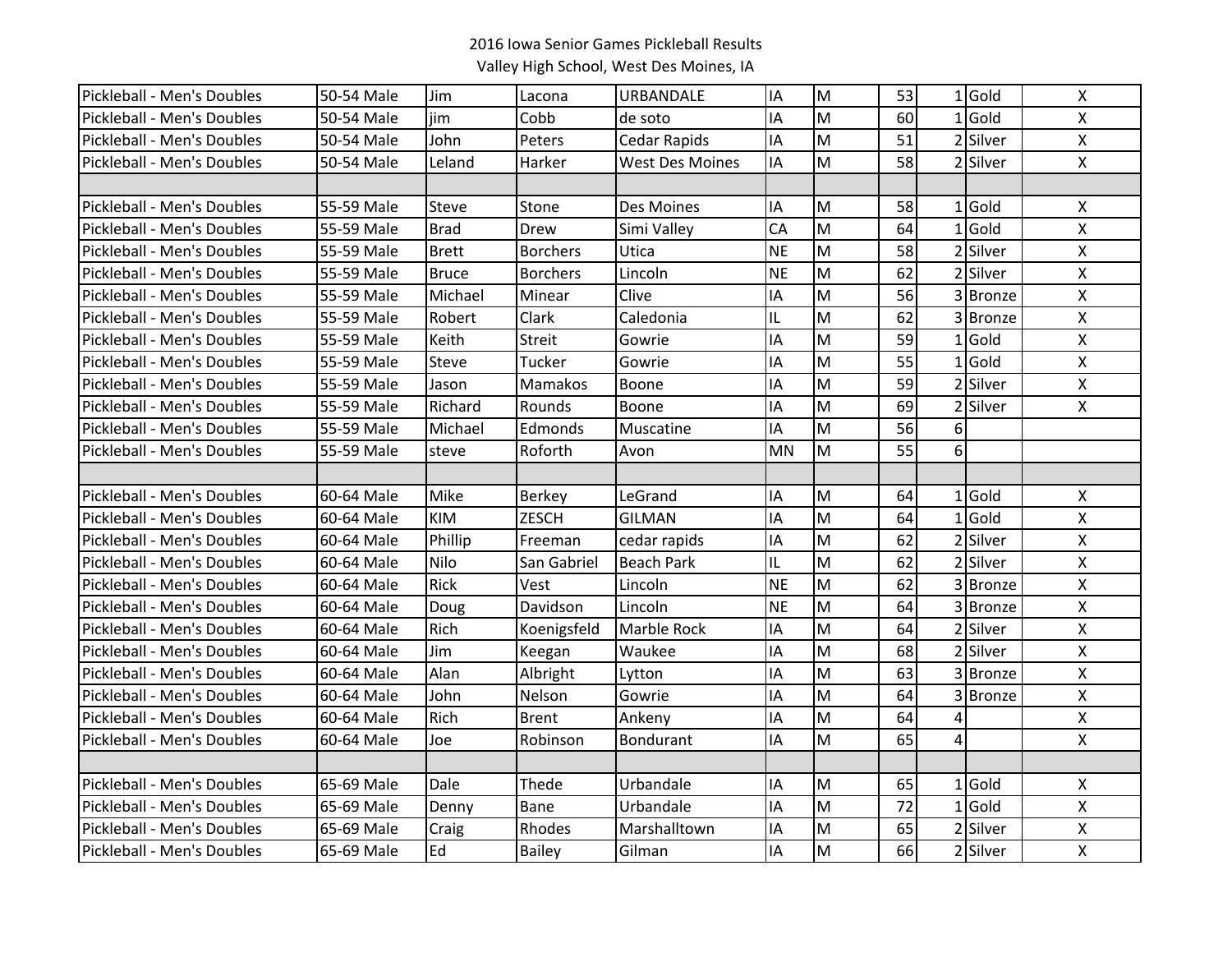| Pickleball - Men's Doubles | 65-69 Male   | <b>Bob</b>   | Farber        | Des Moines             | IA        | M | 65 |   | 3 Bronze | $\boldsymbol{\mathsf{X}}$ |
|----------------------------|--------------|--------------|---------------|------------------------|-----------|---|----|---|----------|---------------------------|
| Pickleball - Men's Doubles | 65-69 Male   | Ron          | Iverson       | Urbandale              | IA        | M | 66 | 3 | Bronze   | X                         |
| Pickleball - Men's Doubles | 65-69 Male   | Tom          | Moore         | Johnston               | ΙA        | M | 69 | 4 |          | $\pmb{\mathsf{X}}$        |
| Pickleball - Men's Doubles | 65-69 Male   | Dennis       | Kaven         | Ankeny                 | IA        | M | 72 | 4 |          | $\boldsymbol{\mathsf{X}}$ |
| Pickleball - Men's Doubles | 65-69 Male   | Doug         | Lear          | Monroe                 | OH        | M | 67 | 5 |          |                           |
| Pickleball - Men's Doubles | 65-69 Male   | jack         | kavanagh      | livingston             | <b>TX</b> | M | 80 | 5 |          |                           |
| Pickleball - Men's Doubles | 65-69 Male   | Chuck        | Golliher      | <b>West Des Moines</b> | ΙA        | M | 65 | 5 |          |                           |
| Pickleball - Men's Doubles | 65-69 Male   | michael      | staudt        | marble rock            | IA        | M | 69 | 5 |          |                           |
| Pickleball - Men's Doubles | 65-69 Male   | Dennis       | Yoder         | <b>GRUNDY CENTER</b>   | IΑ        | M | 68 | 6 |          |                           |
| Pickleball - Men's Doubles | 65-69 Male   | <b>Terry</b> | Pogge         | Ankeny                 | IA        | M | 69 | 6 |          |                           |
| Pickleball - Men's Doubles | 65-69 Male   | Merle        | Kjonaas       | Sanibel                | <b>FL</b> | M | 67 | 8 |          |                           |
| Pickleball - Men's Doubles | 65-69 Male   | Matt         | Kaschmitter   | North Liberty          | IA        | M | 75 | 8 |          |                           |
| Pickleball - Men's Doubles | 65-69 Male   | Gene         | Wehr          | <b>Cedar Rapids</b>    | IA        | M | 72 | 9 |          |                           |
| Pickleball - Men's Doubles | 65-69 Male   | John         | Shanahan      | <b>Grand Island</b>    | <b>NE</b> | M | 68 | 9 |          |                           |
|                            |              |              |               |                        |           |   |    |   |          |                           |
| Pickleball - Men's Doubles | 70-74 Male   | Larry        | Miller        | Port Byron             | IL        | M | 74 |   | $1$ Gold | $\pmb{\times}$            |
| Pickleball - Men's Doubles | 70-74 Male   | Terry        | Muilenburg    | LeClaire               | ΙA        | M | 74 |   | $1$ Gold | $\pmb{\mathsf{X}}$        |
| Pickleball - Men's Doubles | 70-74 Male   | robert       | smyth         | west des moines        | IA        | M | 74 |   | $1$ Gold | $\pmb{\times}$            |
| Pickleball - Men's Doubles | 70-74 Male   | Roy          | Townsend      | Washta                 | IA        | M | 78 |   | $1$ Gold | $\pmb{\mathsf{X}}$        |
| Pickleball - Men's Doubles | 70-74 Male   | Curt         | Goke          | <b>Eden Prairie</b>    | MN        | M | 71 |   | 3 Bronze | X                         |
| Pickleball - Men's Doubles | 70-74 Male   | Ron          | <b>Stiers</b> | Mesa                   | <b>AZ</b> | M | 72 |   | 3 Bronze | X                         |
| Pickleball - Men's Doubles | 70-74 Male   | Thomas       | Flaming       | Marion                 | ΙA        | M | 74 |   | 2 Silver | $\pmb{\times}$            |
| Pickleball - Men's Doubles | 70-74 Male   | <b>Bob</b>   | Pyles         | Mt. Vernon             | ΙA        | M | 73 |   | 2 Silver | $\pmb{\mathsf{X}}$        |
|                            |              |              |               |                        |           |   |    |   |          |                           |
| Pickleball - Men's Doubles | 75-79 Male   | Roger        | Smith         | Dubuque                | IΑ        | M | 76 |   | $1$ Gold | X                         |
| Pickleball - Men's Doubles | 75-79 Male   | Tom          | Puzak         | New Hope               | <b>MN</b> | M | 76 |   | $1$ Gold | $\pmb{\mathsf{X}}$        |
| Pickleball - Men's Doubles | 75-79 Male   | Scott        | Russell       | Sac City               | ΙA        | M | 76 |   | $1$ Gold | $\pmb{\times}$            |
| Pickleball - Men's Doubles | 75-79 Male   | Tom          | Stadtlander   | Belmond                | ΙA        | M | 78 |   | $1$ Gold | $\pmb{\mathsf{X}}$        |
|                            |              |              |               |                        |           |   |    |   |          |                           |
| Pickleball - Singles       | 50-54 Female | Julie        | Edmonds       | Muscatine              | IA        | F | 53 |   | $1$ Gold | X                         |
| Pickleball - Singles       | 50-54 Female | Carla        | Ingram        | Kansas City            | <b>MO</b> | F | 53 |   | 2 Silver | $\pmb{\mathsf{X}}$        |
| Pickleball - Singles       | 50-54 Female | Kim          | <b>Hicks</b>  | Allerton               | IA        | F | 50 |   | 2 Silver | $\pmb{\mathsf{X}}$        |
| Pickleball - Singles       | 50-54 Female | Tammy        | Stone         | Des moines             | IΑ        | F | 50 |   | 3 Bronze | $\boldsymbol{\mathsf{X}}$ |
|                            |              |              |               |                        |           |   |    |   |          |                           |
| Pickleball - Singles       | 50-54 Male   | John         | Peters        | Cedar Rapids           | IA        | M | 51 |   | $1$ Gold | $\boldsymbol{\mathsf{X}}$ |
|                            |              |              |               |                        |           |   |    |   |          |                           |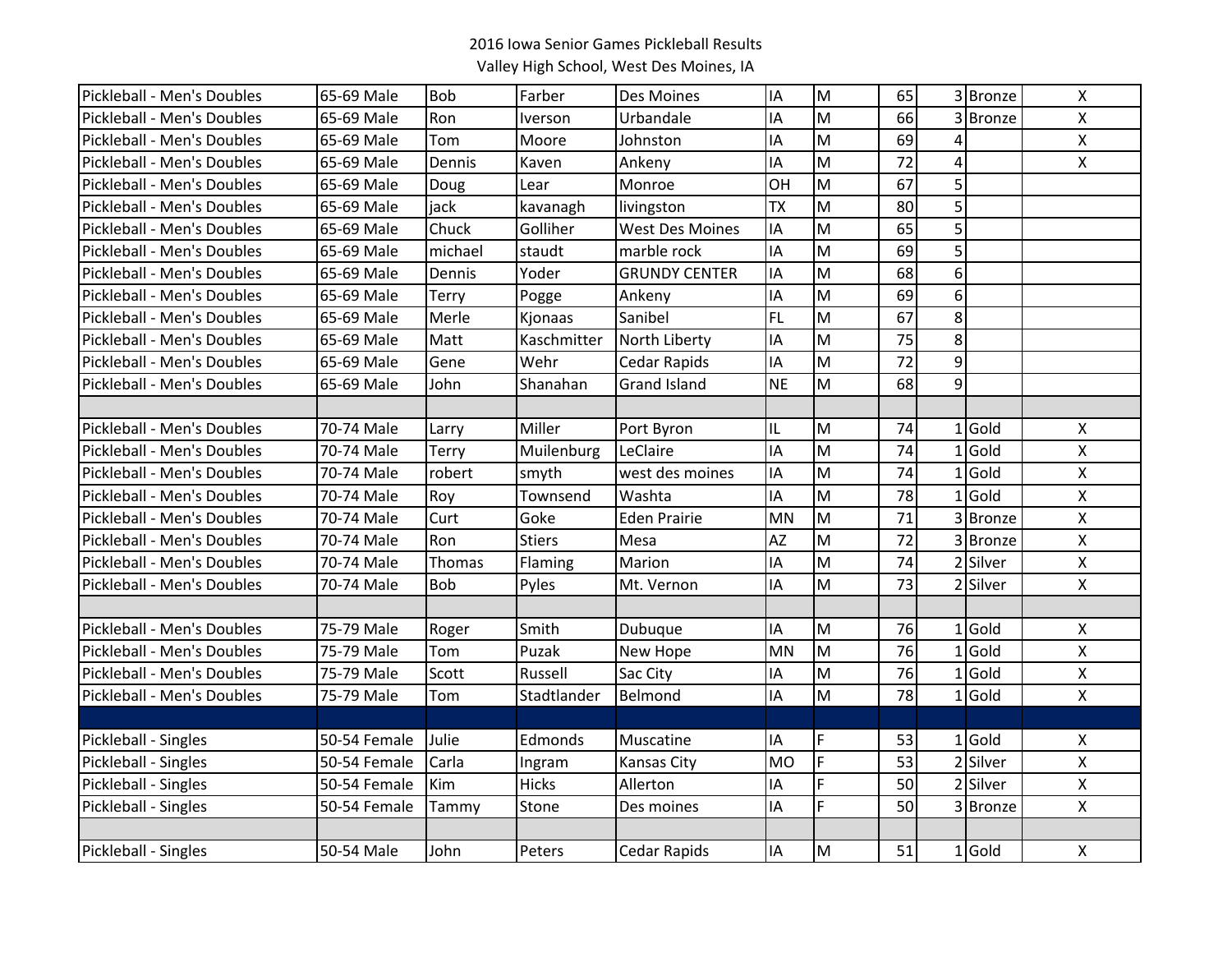| Pickleball - Singles | 50-54 Male   | Quinn       | Falk          | Bloomfield             | IA        | M | 51 |   | 2 Silver      | $\mathsf{X}$              |
|----------------------|--------------|-------------|---------------|------------------------|-----------|---|----|---|---------------|---------------------------|
|                      |              |             |               |                        |           |   |    |   |               |                           |
| Pickleball - Singles | 55-59 Female | Beth        | Trout         | Faribault              | <b>MN</b> | F | 58 |   | $1$ Gold      | X                         |
| Pickleball - Singles | 55-59 Female | Grace       | Jaworsky      | <b>Kansas City</b>     | <b>MO</b> | F | 59 |   | 2 Silver      | $\mathsf{X}$              |
| Pickleball - Singles | 55-59 Female | Jackie      | Peters        | Cedar Rapids           | IA        | F | 56 |   | $1$ Gold      | $\boldsymbol{\mathsf{X}}$ |
|                      |              |             |               |                        |           |   |    |   |               |                           |
| Pickleball - Singles | 55-59 Male   | Steve       | Stone         | <b>Des Moines</b>      | ΙA        | M | 58 |   | $1$ Gold      | $\boldsymbol{\mathsf{X}}$ |
| Pickleball - Singles | 55-59 Male   | Michael     | Edmonds       | Muscatine              | IA        | M | 56 |   | 2 Silver      | $\mathsf{X}$              |
| Pickleball - Singles | 55-59 Male   | Gary        | Smith         | Malcom                 | IA        | M | 57 |   | <b>Bronze</b> | $\pmb{\times}$            |
| Pickleball - Singles | 55-59 Male   | Steve       | Tucker        | Gowrie                 | IA        | M | 55 |   |               | $\pmb{\times}$            |
|                      |              |             |               |                        |           |   |    |   |               |                           |
| Pickleball - Singles | 60-64 Male   | <b>Brad</b> | Drew          | Simi Valley            | CA        | M | 64 |   | $1$ Gold      | X                         |
| Pickleball - Singles | 60-64 Male   | Mike        | Berkey        | LeGrand                | ΙA        | M | 64 |   | $1$ Gold      | $\pmb{\times}$            |
| Pickleball - Singles | 60-64 Male   | Robert      | Clark         | Caledonia              | IL        | M | 62 |   | 3 Bronze      | $\pmb{\times}$            |
| Pickleball - Singles | 60-64 Male   | Robert      | Cooper        | Grimes                 | IΑ        | M | 61 |   | 2 Silver      | $\pmb{\times}$            |
| Pickleball - Singles | 60-64 Male   | Kenneth     | Hopper        | Waukee                 | IA        | M | 60 |   | 3 Bronze      | $\mathsf{x}$              |
| Pickleball - Singles | 60-64 Male   | Nilo        | San Gabriel   | <b>Beach Park</b>      | IL        | M | 62 | 6 |               |                           |
|                      |              |             |               |                        |           |   |    |   |               |                           |
| Pickleball - Singles | 65-69 Male   | Dan         | Dolan         | Grimes                 | ΙA        | M | 68 |   | $1$ Gold      | $\boldsymbol{\mathsf{X}}$ |
| Pickleball - Singles | 65-69 Male   | Craig       | Rhodes        | Marshalltown           | ΙA        | M | 65 |   | 2 Silver      | $\pmb{\times}$            |
| Pickleball - Singles | 65-69 Male   | Dennis      | Yoder         | <b>GRUNDY CENTER</b>   | ΙA        | M | 68 |   | 3Bronze       | X                         |
| Pickleball - Singles | 65-69 Male   | michael     | staudt        | marble rock            | ΙA        | M | 69 |   |               | $\pmb{\mathsf{X}}$        |
| Pickleball - Singles | 65-69 Male   | Chuck       | Golliher      | <b>West Des Moines</b> | ΙA        | M | 65 | 5 |               |                           |
| Pickleball - Singles | 65-69 Male   | Ed          | <b>Bailey</b> | Gilman                 | IA        | M | 66 | 6 |               |                           |
| Pickleball - Singles | 65-69 Male   | John        | Shanahan      | <b>Grand Island</b>    | <b>NE</b> | M | 68 | 7 |               |                           |
| Pickleball - Singles | 65-69 Male   | Richard     | Rounds        | Boone                  | IA        | M | 69 | 7 |               |                           |
|                      |              |             |               |                        |           |   |    |   |               |                           |
| Pickleball - Singles | 70-74 Male   | Gene        | Wehr          | <b>Cedar Rapids</b>    | IA        | M | 72 |   | $1$ Gold      | $\boldsymbol{\mathsf{X}}$ |
| Pickleball - Singles | 70-74 Male   | Larry       | Miller        | Port Byron             | IL        | M | 74 |   | 2 Silver      | $\mathsf{X}$              |
| Pickleball - Singles | 70-74 Male   | Larry       | Lehrkamp      | <b>Willis</b>          | <b>TX</b> | M | 71 |   | 3 Bronze      | $\mathsf{X}$              |
| Pickleball - Singles | 70-74 Male   | James       | Lemberger     | Wever                  | IΑ        | M | 70 |   | 2 Silver      | $\pmb{\times}$            |
|                      |              |             |               |                        |           |   |    |   |               |                           |
| Pickleball - Singles | 75-79 Male   | Roger       | Smith         | Dubuque                | IA        | M | 76 |   | $1$ Gold      | $\boldsymbol{\mathsf{X}}$ |
| Pickleball - Singles | 75-79 Male   | Tom         | Puzak         | New Hope               | MN        | M | 76 |   | 2 Silver      | $\pmb{\times}$            |
|                      |              |             |               |                        |           |   |    |   |               |                           |